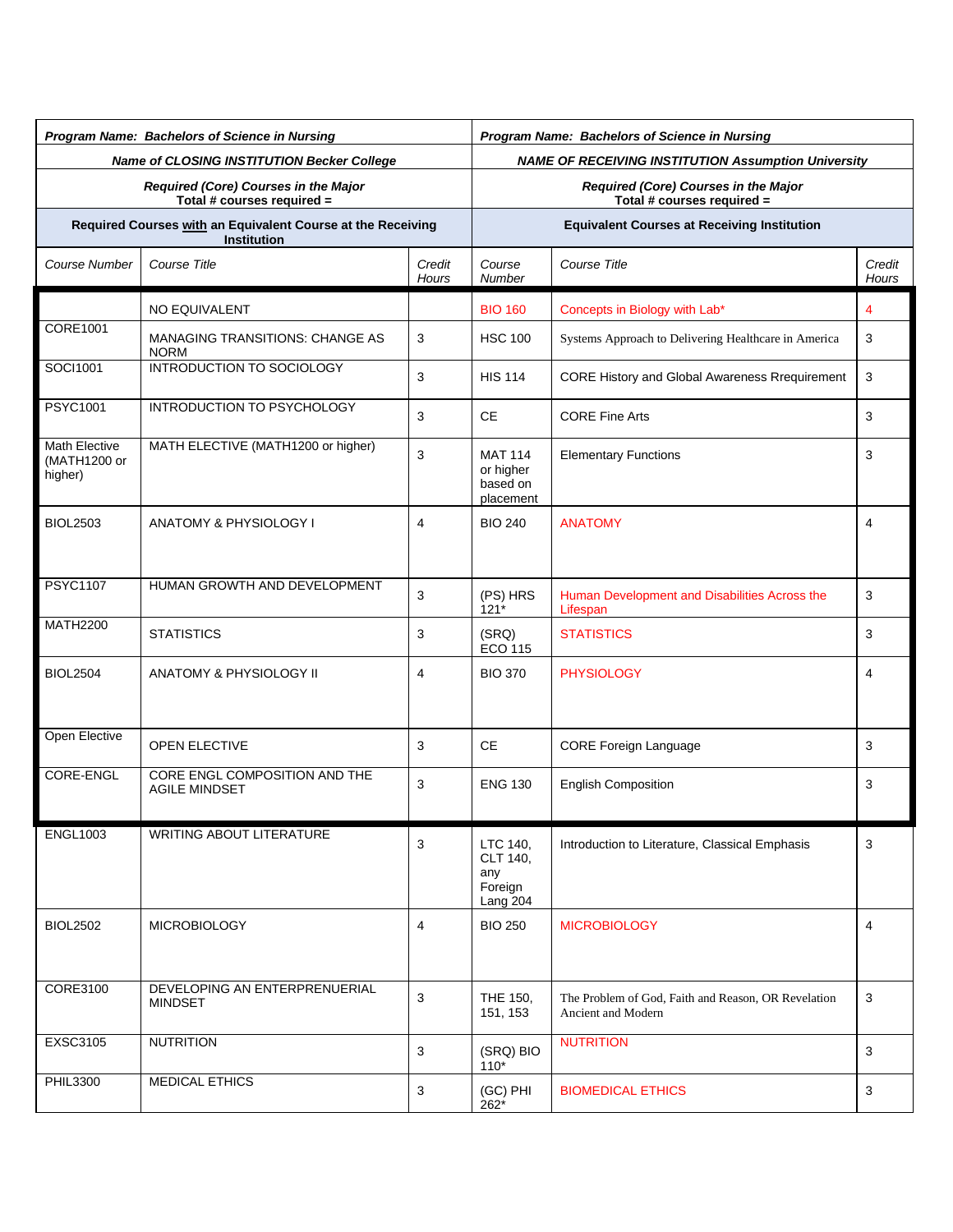| <b>HUMN3100</b>                                                                      | INTERCULTURAL COMMUNICATIONS                                                           | 3               | CORE<br><b>Upper Level Literature</b><br><b>ENG</b>                      |                                      | 3 |  |
|--------------------------------------------------------------------------------------|----------------------------------------------------------------------------------------|-----------------|--------------------------------------------------------------------------|--------------------------------------|---|--|
| <b>BIOL3120</b>                                                                      | <b>PATHOPHYSIOLOGY</b>                                                                 | 4               | <b>BIO 105</b><br>Human Heredity                                         |                                      | 3 |  |
|                                                                                      |                                                                                        |                 | <b>CHE 102</b>                                                           | <b>Chemistry for Health Sciences</b> | 1 |  |
| Open Elective                                                                        | OPEN ELECTIVE                                                                          | 3               | <b>PHI 151</b><br>Ethics                                                 |                                      | 3 |  |
| Open Elective                                                                        | OPEN ELECTIVE                                                                          | 3               | <b>THE 100</b><br>Introduction to Theology                               |                                      | 3 |  |
| Open Elective                                                                        | OPEN ELECTIVE                                                                          | 3               | PHI 100                                                                  | Socrates and the Search for Truth    | 3 |  |
| <b>NURS1200</b>                                                                      | The NURSE AS SCHOLAR AND CLINICIAN                                                     | 3               | <b>NUR 100</b><br>NUR 100 Introduction to Professional Nursing           |                                      | 3 |  |
|                                                                                      | Sub Total Required Credits with Course Equivalents                                     | 67              | <b>Sub Total Course Equivalent Credits</b>                               |                                      |   |  |
| Required Courses without an Equivalent Course at the Receiving<br><b>Institution</b> |                                                                                        |                 | <b>Recognition of Credit at Receiving Institution</b><br>(if applicable) |                                      |   |  |
| Course Number                                                                        | Course Title                                                                           | Credit<br>Hours | Description of How Credit Will Be Recognized (if applicable)             |                                      |   |  |
| <b>NURS2103</b>                                                                      | <b>HEALTH ASSESSMENT &amp; PROMOTION</b><br>ACROSS THE LIFESPAN                        | 3               | Not recognized                                                           |                                      |   |  |
| <b>NURS2400</b>                                                                      | PRINCIPLES OF NURSING CARE                                                             | 6               | Not recognized                                                           |                                      |   |  |
| <b>NURS3002</b>                                                                      | COMPLEMENTARY INTEGRATED HEALTH<br>APPROACHES                                          | 3               | Not recognized                                                           |                                      |   |  |
| <b>NURS3004</b>                                                                      | INTRODUCTION TO PHARMACOKINETICS<br><b>IN NURSING</b>                                  | 3               | Not recognized                                                           |                                      |   |  |
| <b>NURS3103</b>                                                                      | ADULT AND FAMILY HEALTH                                                                | 12              | Not recognized                                                           |                                      |   |  |
| <b>NURS3305</b>                                                                      | <b>MEDICAL SURGICAL NURSING II</b>                                                     | 6               | Not recognized                                                           |                                      |   |  |
| <b>NURS3600</b>                                                                      | <b>COMMUNITY HEALTH NURSING</b>                                                        | $\overline{4}$  | Not recognized                                                           |                                      |   |  |
| <b>NURS4004</b>                                                                      | PROFESSIONAL NURSE AS EDUCATOR                                                         | 3               | Not recognized                                                           |                                      |   |  |
| <b>NURS4005</b>                                                                      | RESEARCH AND EVIDENCED BASED<br>PRACTICE IN NURSING                                    | 3               | Not recognized                                                           |                                      |   |  |
| <b>NURS4200</b>                                                                      | CARE OF PATIENTS WITH COMPLEX<br>PHYSIOLOGICAL & PSYCHOLOGICAL<br><b>HEALTH ISSUES</b> | 6               | Not recognized                                                           |                                      |   |  |
| <b>NURS4210</b>                                                                      | TRANSITIONS TO PROFESSIONAL<br><b>NURSING PRACTICE</b>                                 | 3               | Not recognized                                                           |                                      |   |  |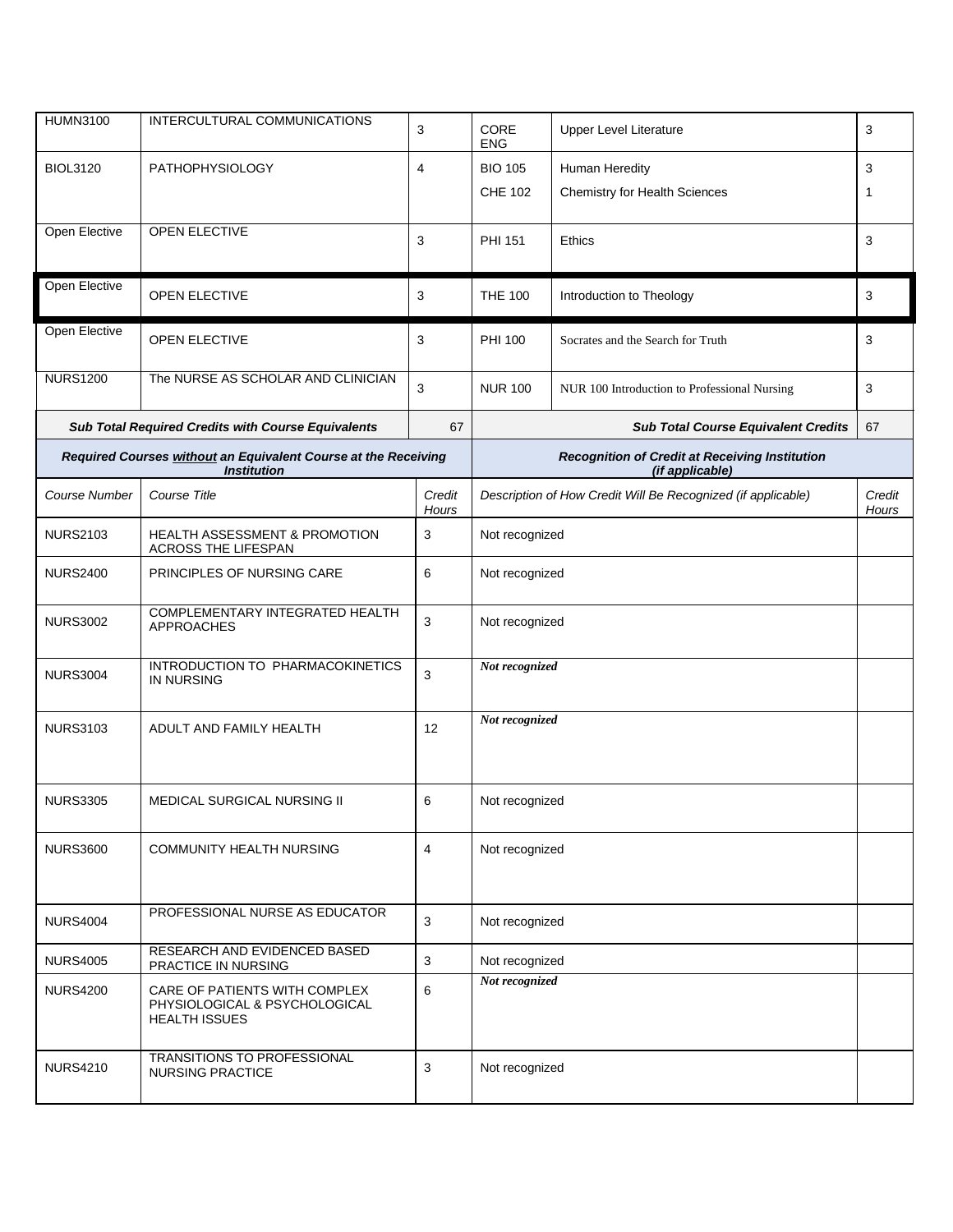| <b>NURS4505</b>                                                    | CARE | NURSING INFORMATICS AND PATIENT                                                          | 3             | Not recognized                                                                                                                                                                                                   |                                                                                          |  |                |                 |
|--------------------------------------------------------------------|------|------------------------------------------------------------------------------------------|---------------|------------------------------------------------------------------------------------------------------------------------------------------------------------------------------------------------------------------|------------------------------------------------------------------------------------------|--|----------------|-----------------|
| <b>Sub Total Required Credits without Course Equivalents</b><br>55 |      |                                                                                          |               | Sub Total Recognized Non-Equivalent Course Credits                                                                                                                                                               |                                                                                          |  |                | 0               |
|                                                                    |      |                                                                                          |               | Additional Required Courses at the Receiving Institution                                                                                                                                                         |                                                                                          |  |                |                 |
|                                                                    |      |                                                                                          |               | Course<br>Number                                                                                                                                                                                                 | Course Title                                                                             |  |                | Credit<br>Hours |
|                                                                    |      |                                                                                          |               | <b>POL 321</b>                                                                                                                                                                                                   | <b>Public Policy</b>                                                                     |  |                | 3               |
|                                                                    |      |                                                                                          |               |                                                                                                                                                                                                                  |                                                                                          |  |                |                 |
|                                                                    |      |                                                                                          |               |                                                                                                                                                                                                                  |                                                                                          |  |                |                 |
|                                                                    |      |                                                                                          |               |                                                                                                                                                                                                                  |                                                                                          |  |                |                 |
|                                                                    |      |                                                                                          |               |                                                                                                                                                                                                                  |                                                                                          |  |                |                 |
|                                                                    |      |                                                                                          |               |                                                                                                                                                                                                                  |                                                                                          |  |                |                 |
|                                                                    |      |                                                                                          |               |                                                                                                                                                                                                                  |                                                                                          |  |                |                 |
|                                                                    |      |                                                                                          |               |                                                                                                                                                                                                                  |                                                                                          |  |                |                 |
|                                                                    |      |                                                                                          |               |                                                                                                                                                                                                                  |                                                                                          |  |                |                 |
| needed)                                                            |      | Elective Courses (Total # courses required = $\overline{0}$ ) (attach list of choices if |               |                                                                                                                                                                                                                  | Elective Courses (Total # courses required = $\overline{0}$ ) (attach list of choices if |  |                |                 |
| Open Elective                                                      |      | Freshman Year                                                                            | 3             | Not applicable                                                                                                                                                                                                   |                                                                                          |  |                |                 |
| Open Elective                                                      |      | Sophomore Year                                                                           | 3             |                                                                                                                                                                                                                  |                                                                                          |  |                |                 |
| Open Elective                                                      |      | Junior Year                                                                              | 3             |                                                                                                                                                                                                                  |                                                                                          |  |                |                 |
| Open Elective                                                      |      | Senior Year                                                                              | 3             |                                                                                                                                                                                                                  |                                                                                          |  |                |                 |
|                                                                    |      |                                                                                          |               |                                                                                                                                                                                                                  |                                                                                          |  |                |                 |
| <b>Sub Total Elective Credits</b>                                  |      |                                                                                          | 12            | <b>Sub Total Elective Credits</b><br>0                                                                                                                                                                           |                                                                                          |  |                |                 |
|                                                                    |      | <b>Distribution of General Education Requirements</b>                                    |               | <b>Distribution of General Education</b>                                                                                                                                                                         |                                                                                          |  |                |                 |
|                                                                    |      | Attach List of General Education Offerings (Course Numbers,                              | # of Gen      | <b>Requirements</b><br># of Gen Ed                                                                                                                                                                               |                                                                                          |  |                |                 |
| Titles, and Credits)                                               |      |                                                                                          | Ed<br>Credits | Attach List of General Education Offerings<br>(Course Numbers, Titles, and Credits)                                                                                                                              |                                                                                          |  | <b>Credits</b> |                 |
|                                                                    |      |                                                                                          | 30            | Core Seminars (ENG 130; LTE 140, CLT<br>18                                                                                                                                                                       |                                                                                          |  |                |                 |
| Arts and Humanities, including Literature and Foreign<br>Languages |      |                                                                                          |               | 140 or 204 in foreign lang; PHI 100; PHI 151,<br>152, 153, 154;, THE 100; THE 150, 151,<br>153)                                                                                                                  |                                                                                          |  |                |                 |
| Mathematics and the Natural and Physical Sciences                  |      |                                                                                          | 19            | Sceintific and Quantitative Reasonaing<br>(Math 114 or higher;                                                                                                                                                   |                                                                                          |  | 12             |                 |
|                                                                    |      |                                                                                          |               | One Natural Sceince (For science majors -<br>BIO 160; CHE 131; ENV 150; PHY 201 or<br>for non-science majors BIO 102; BIO 105;<br>BIO 110, BIO 115, BIO 140, CHE 105, ENV<br>120)                                |                                                                                          |  |                |                 |
|                                                                    |      |                                                                                          |               | One additional (2 <sup>nd</sup> science from above,<br>second math higher than above, Statistics,<br>computer science course, social science<br>ANT131; ECO 110, any GEO, PSY 101,<br>PSY 253, SOC 121, SOC 122) |                                                                                          |  |                |                 |
| 3<br>Social Sciences                                               |      |                                                                                          |               | 12<br>Person and Society                                                                                                                                                                                         |                                                                                          |  |                |                 |
|                                                                    |      |                                                                                          |               | One History (HIS 114; 115; 116; 117; 180;<br>181)                                                                                                                                                                |                                                                                          |  |                |                 |